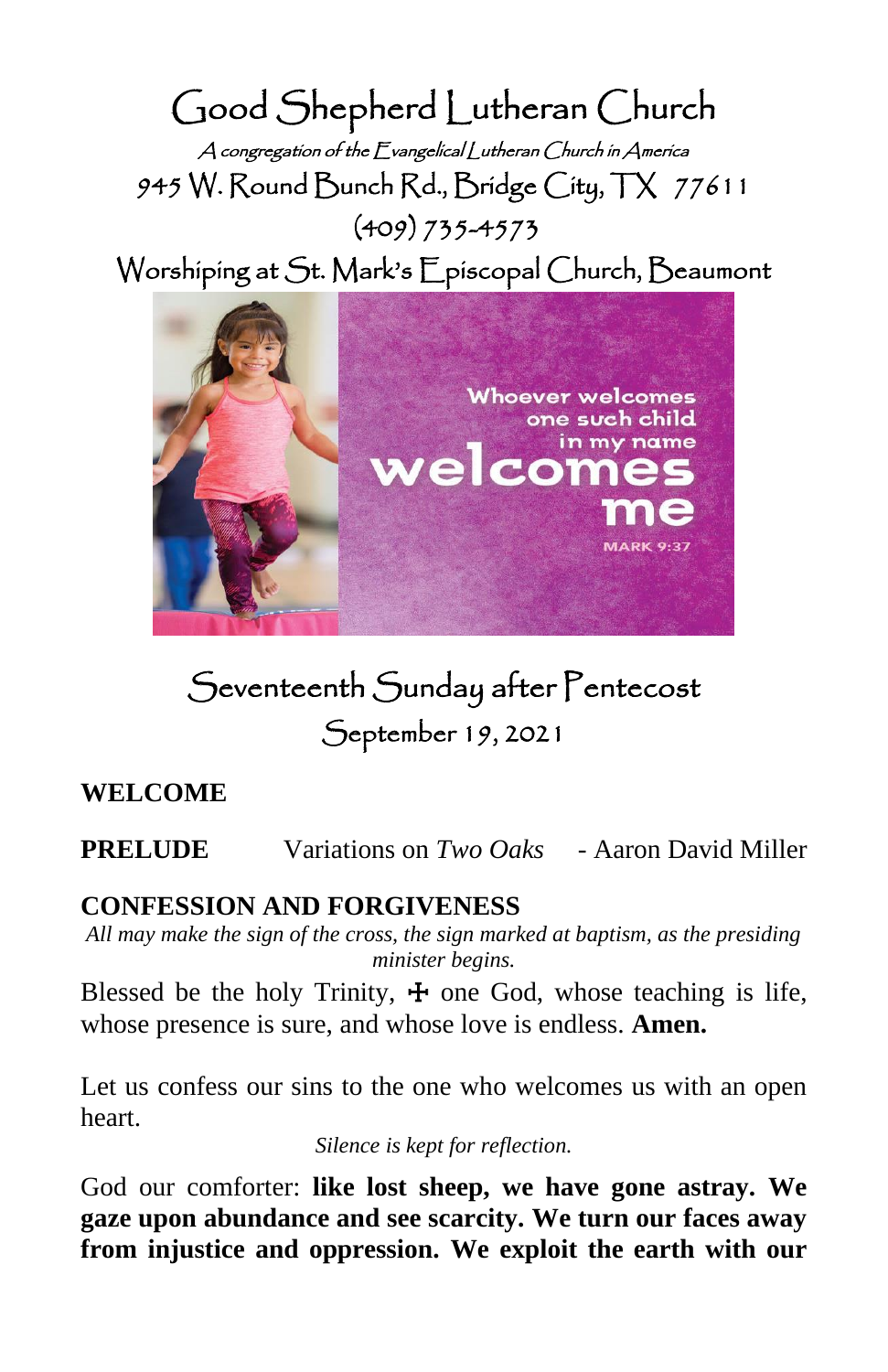# **apathy and greed. Free us from our sin, gracious God. Listen when we call out to you for help. Lead us by your love to love our neighbors as ourselves. Amen.**

All have sinned and fall short of the glory of God. By the gift of grace in  $\pm$  Christ Jesus, God makes you righteous. Receive with glad hearts the forgiveness of all your sins. **Amen.**

**ENTRANCE HYMN** "Give to our God Immortal Praise" **ELW 848**



## **GREETING**

The grace of our Lord Jesus Christ, the love of God, and the communion of the Holy Spirit be with you all. **And also with you.**

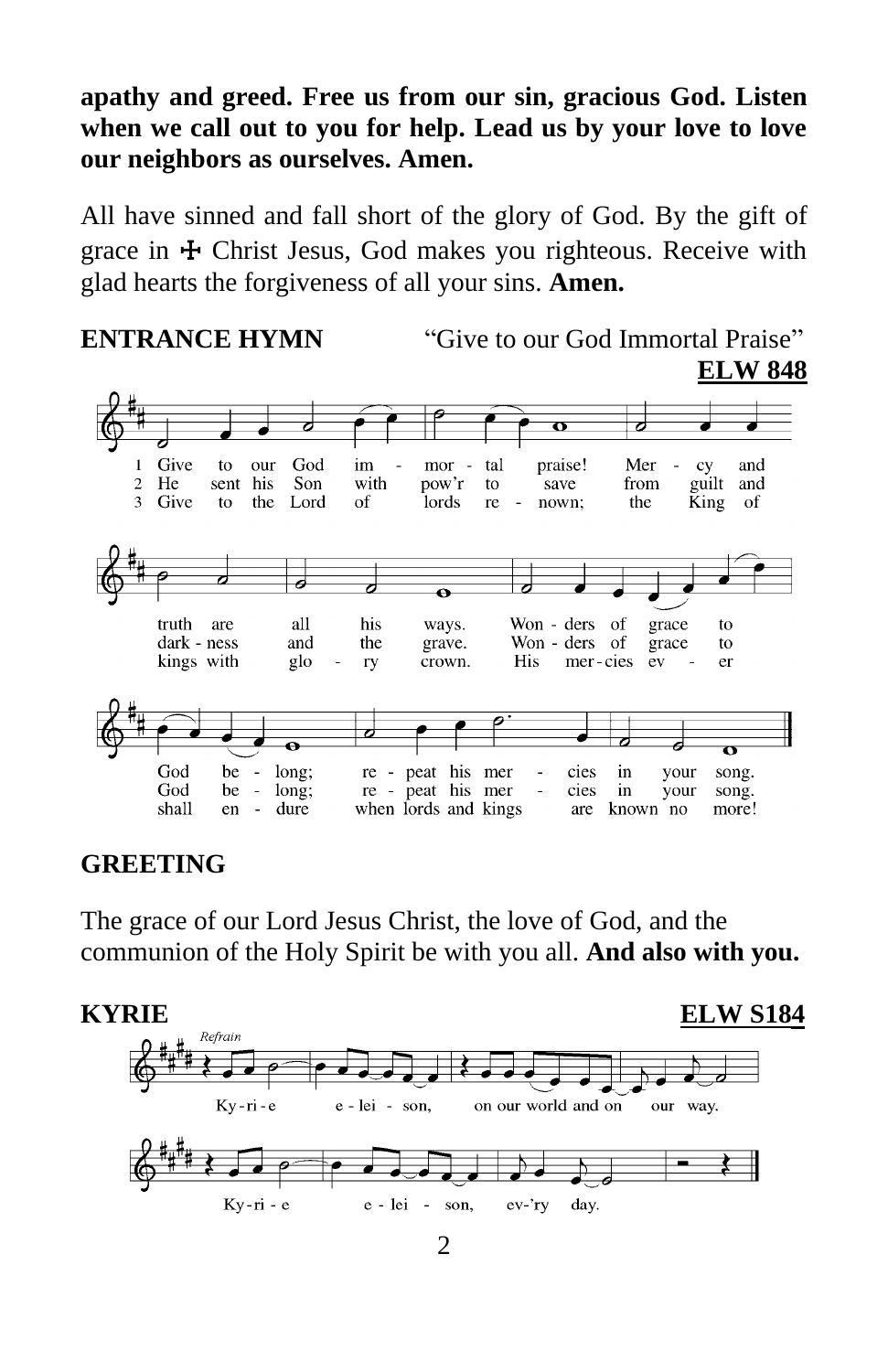*For peace in the world, for the health of the church, for the unity of all; for this holy house, for all who worship and praise, let us pray to the Lord*, **let us pray to the Lord.**

*That we may live out your impassioned response to the hungry and the poor; that we may live out truth and justice and grace, let us pray to the Lord,* **let us pray to the Lord.**

*For peace in our hearts, for peace in our homes, for friends and family; for life and for love, for our work and our play, let us pray to the Lord,* **let us pray to the Lord.**

*For your Spirit to guide; that you center our lives in the water and the Word; that you nourish our souls with your body and let us pray to the Lord,* **let us pray to the Lord.**

# **PRAYER OF THE DAY**

Let us pray. O God, our teacher and guide, you draw us to yourself and welcome us as beloved children. **Help us to lay aside all envy and selfish ambition, that we may walk in your ways of wisdom and understanding as servants of your Son, Jesus Christ, our Savior and Lord. Amen.**

*Please be seated.*

### **FIRST LESSON Jeremiah 11:18-20**

 $18$ It was the LORD who made it known to me, and I knew; then you showed me their evil deeds. <sup>19</sup>But I was like a gentle lamb led to the slaughter. And I did not know it was against me that they devised schemes, saying, "Let us destroy the tree with its fruit, let us cut him off from the land of the living, so that his name will no longer be remembered!"  $20$ But you, O LORD of hosts, who judge righteously, who try the heart and the mind,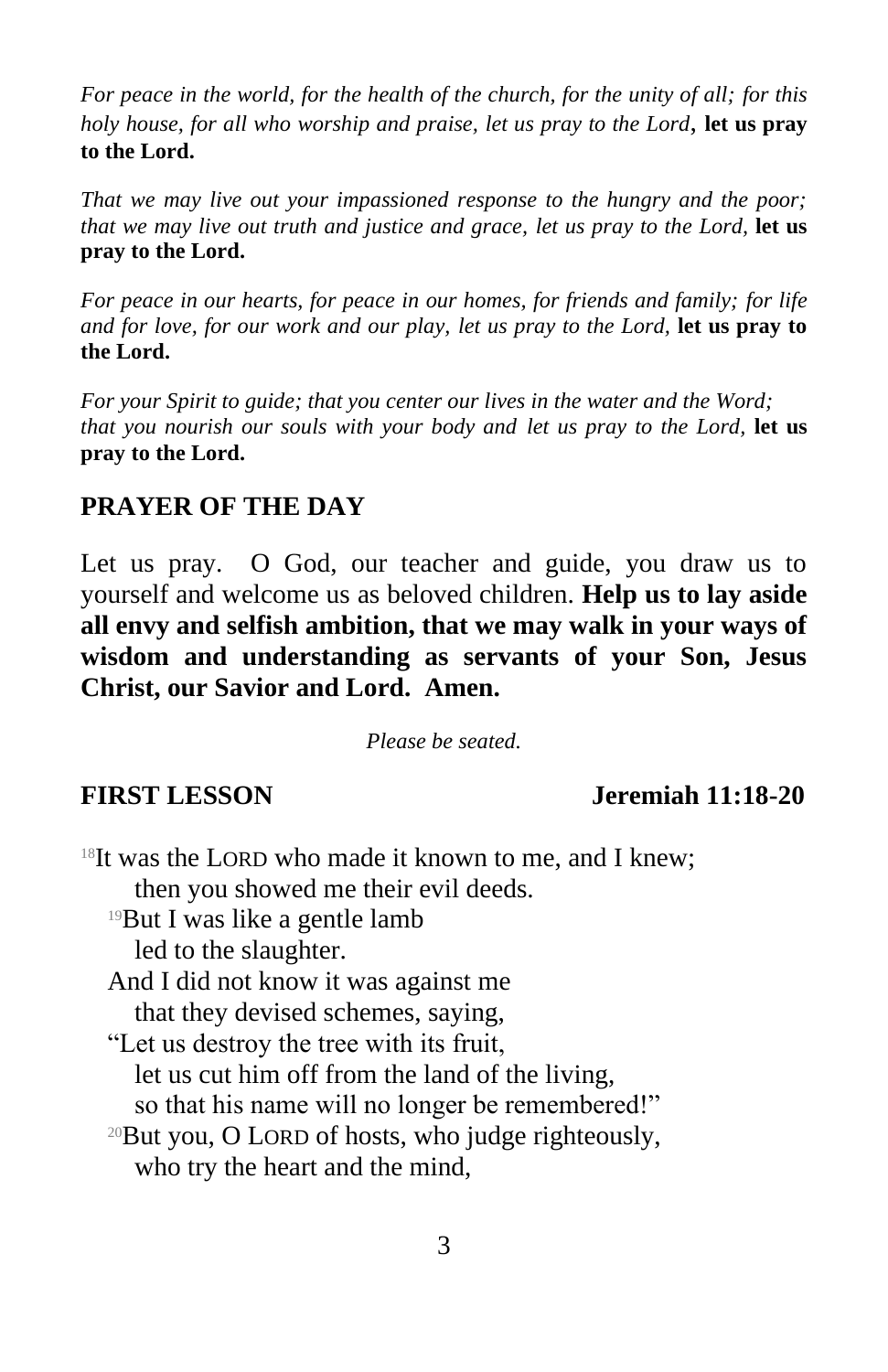let me see your retribution upon them, for to you I have committed my cause.

Word of God, word of life. **Thanks be to God.**

#### **PSALM 54**

*All worshipers are invited to sing the refrain as indicated below. The choir will chant the psalm text.*



*Save me O God by your name; in your might defend my cause. Hear my prayer O God; give ear to the words of my mouth. For the arrogant have risen up against me, and the ruthless have sought my life, those who have no regard for God. Behold, God is my helper; it is the Lord who sustains my life. REFRAIN*

*Render evil to those who spy on me; in your faithfulness destroy them. I will offer you a free-will sacrifice and praise your name O lord, for it is good. For you have rescued me from every trouble, and my eye has seen the ruin of my foes. REFRAIN*

#### **SECOND LESSON James 3:13-4:3, 7-8a**

<sup>13</sup>Who is wise and understanding among you? Show by your good life that your works are done with gentleness born of wisdom. <sup>14</sup>But if you have bitter envy and selfish ambition in your hearts, do not be boastful and false to the truth. 15Such wisdom does not come down from above, but is earthly, unspiritual, devilish. 16For where there is envy and selfish ambition, there will also be disorder and wickedness of every kind. <sup>17</sup>But the wisdom from above is first pure, then peaceable, gentle, willing to yield, full of mercy and good fruits, without a trace of partiality or hypocrisy. 18And a harvest of righteousness is sown in peace for those who make peace.4:

<sup>1</sup>Those conflicts and disputes among you, where do they come from? Do they not come from your cravings that are at war within you? 2You want something and do not have it; so you commit murder. And you covet something and cannot obtain it; so you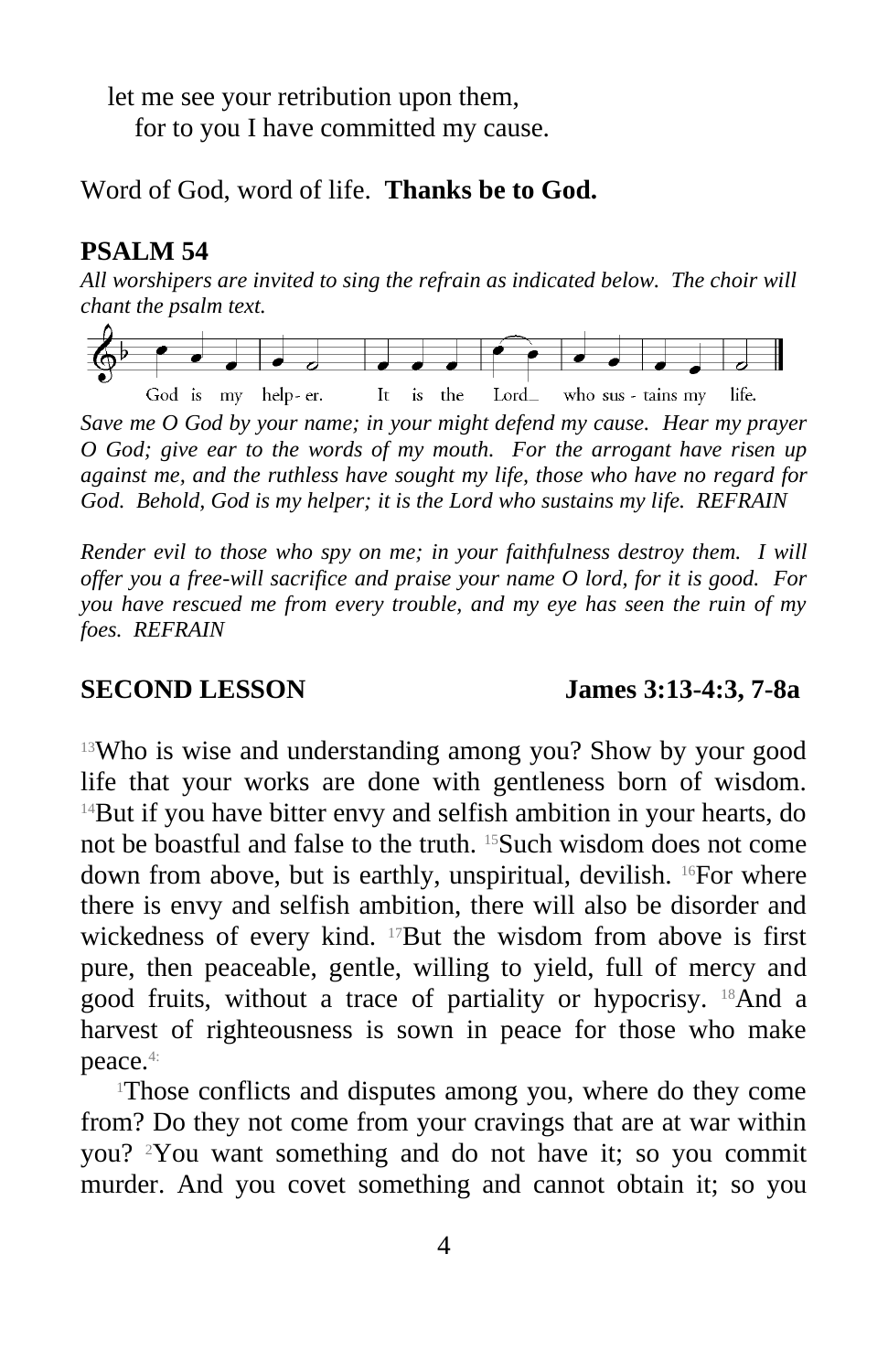engage in disputes and conflicts. You do not have, because you do not ask. 3You ask and do not receive, because you ask wrongly, in order to spend what you get on your pleasures. 7Submit yourselves therefore to God. Resist the devil, and he will flee from you. 8aDraw near to God, and he will draw near to you.

Word of God, word of life. **Thanks be to God.**

*Please stand if you are able.*

### **GOSPEL ACCLAMATION**

*Worshipers are invited to join the choir in singing the refrain; the choir will chant the proper.*



*God has called us through the proclamation of the good news, that we may obtain the glory of our Lord Jesus Christ.*

**GOSPEL Mark 9:30-37**

The holy gospel, according to Mark. **Glory to you, O Lord.**

30 [Jesus and the disciples went on] and passed through Galilee. He did not want anyone to know it;<sup>31</sup> for he was teaching his disciples, saying to them, "The Son of Man is to be betrayed into human hands, and they will kill him, and three days after being killed, he will rise again." <sup>32</sup>But they did not understand what he was saying and were afraid to ask him.

<sup>33</sup>Then they came to Capernaum; and when he was in the house he asked them, "What were you arguing about on the way?" 34But they were silent, for on the way they had argued with one another who was the greatest. <sup>35</sup>He sat down, called the twelve, and said to them, "Whoever wants to be first must be last of all and servant of all." <sup>36</sup>Then he took a little child and put it among them; and taking it in his arms, he said to them, <sup>374</sup>Whoever welcomes one such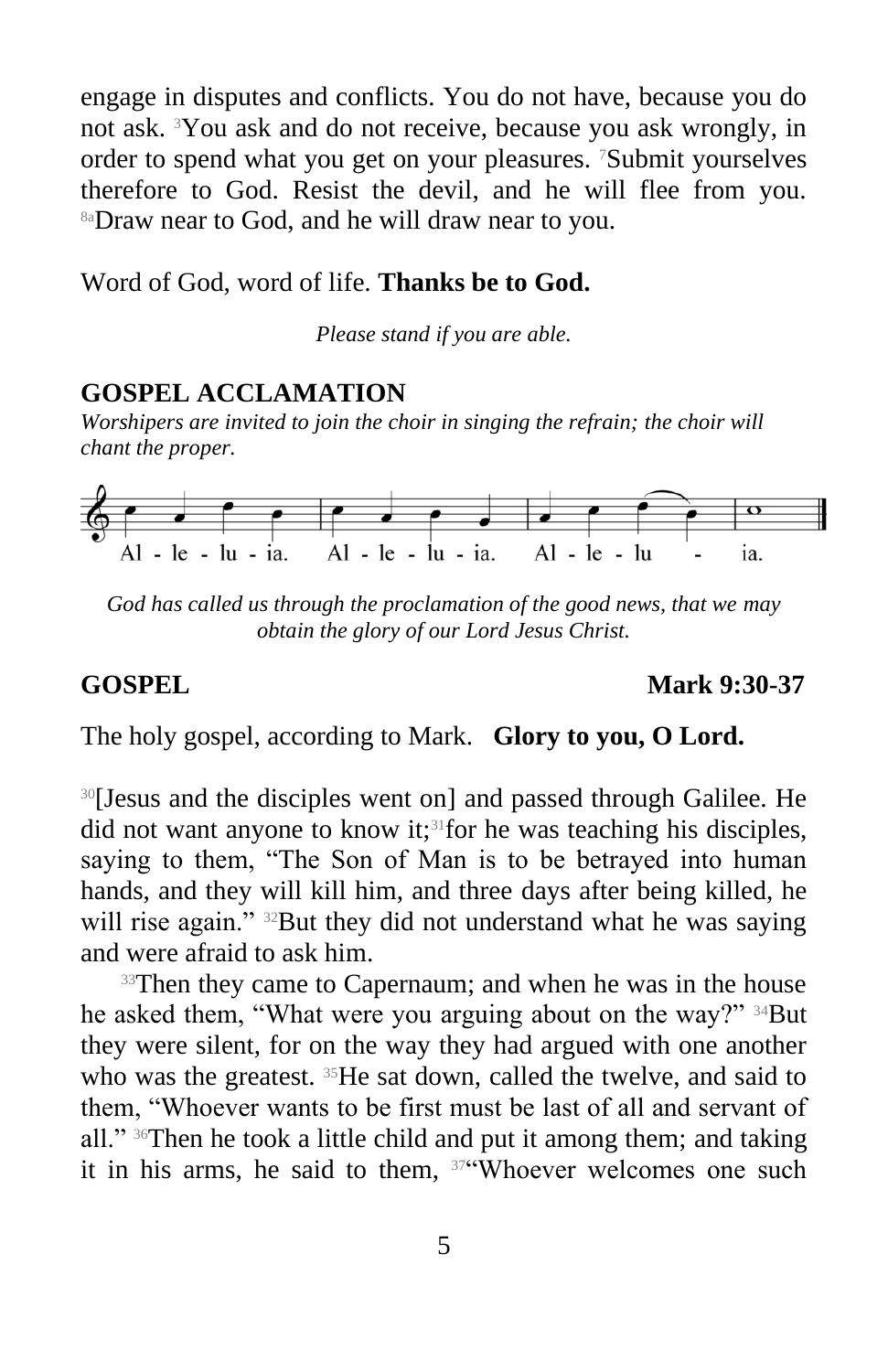child in my name welcomes me, and whoever welcomes me welcomes not me but the one who sent me."

The gospel of the Lord. **Praise to you, O Christ.**

#### *Please be seated.*

# **SERMON**

#### *Please stand if you are able.*

|                                                 | <b>HYMN OF THE DAY</b><br>"All Are Welcome"<br><b>ELW 641</b>                                                                                                                                                                                                                                                                                                                                                                                                                               |
|-------------------------------------------------|---------------------------------------------------------------------------------------------------------------------------------------------------------------------------------------------------------------------------------------------------------------------------------------------------------------------------------------------------------------------------------------------------------------------------------------------------------------------------------------------|
|                                                 |                                                                                                                                                                                                                                                                                                                                                                                                                                                                                             |
| 1<br>$\overline{c}$<br>3<br>$\overline{4}$<br>5 | a house where love can dwell and<br>Let us<br>build<br>all<br>can safe - lv<br>build<br>a house where proph-ets speak, and<br>Let us<br>words are strong and<br>build<br>house where love<br>is found<br>in<br>wa - ter, wine<br>and<br>Let us<br>a.<br>$be -$<br>build<br>house where hands will reach<br>yond the wood and<br>Let us<br>a<br>build<br>a house where<br>all<br>are named, their<br>songs and vi - sions<br>Let us                                                          |
|                                                 |                                                                                                                                                                                                                                                                                                                                                                                                                                                                                             |
|                                                 | live,<br>where saints<br>chil<br>dren<br>tell<br>place<br>and<br>how<br>a<br>all<br>God's<br>chil - dren<br>dare<br>seek<br>true,<br>where<br>to<br>to<br>wheat:<br>where<br>ban -<br>hall<br>ho<br>ground<br>quet<br>on<br>lу<br>a<br>stone<br>heal<br>and<br>strength - en,<br>teach.<br>and<br>to<br>serve<br>and<br>loved<br>trea - sured,<br>claimed<br>heard<br>and<br>and<br>taught<br>and<br>as                                                                                     |
|                                                 |                                                                                                                                                                                                                                                                                                                                                                                                                                                                                             |
|                                                 | hearts<br>Built of<br>and dreams and<br>learn<br>to<br>for<br>give.<br>hopes<br>Here the<br>dream<br>God's reign<br>cross<br>shall<br>stand<br>$\overline{a}$<br>new.<br>as<br>a<br>Here the<br>love<br>of<br>God, through<br>peace<br>and<br>jus - tice<br>meet.<br>the<br>known.<br>Here the<br>live<br>Word they've<br>and<br>the<br>$out -$<br>cast<br>with - in<br>Word.<br>Built of<br>words<br>the<br>and<br>cries<br>and<br>tears                                                   |
|                                                 |                                                                                                                                                                                                                                                                                                                                                                                                                                                                                             |
|                                                 | faith<br>of<br>- of<br>here the love<br>of<br>vi - sions,<br>rock<br>and vault<br>grace;<br>wit - ness<br>and<br>sym - bol<br>of<br>God's<br>grace;<br>here<br>one<br>as<br>as<br>we<br>re - vealed<br>Je - sus,<br>is<br>in.<br>time<br>and<br>share<br>space;<br>we<br>in<br>as<br>of<br>bear<br>the<br>im<br>God's<br>bring<br>strang-er<br>$\sim$<br>age<br>face;<br>let<br><b>us</b><br>an<br>laugh-ter,<br>prayers of<br>faith<br>and songs of<br>grace,<br>let<br>this house<br>pro- |
|                                                 | Refrain                                                                                                                                                                                                                                                                                                                                                                                                                                                                                     |
|                                                 | Christ shall<br>end<br>di<br>vi<br>sions:<br>$\blacksquare$<br>claim<br>faith<br>the<br>оf<br>Je<br>sus:<br>All<br>Christ<br>the<br>feast<br>that<br>frees<br>us:<br>wel - come,<br>are<br>fear<br>end<br>and<br>dan<br>ger:<br>to<br>claim from<br>floor<br>to<br>raf<br>ter:                                                                                                                                                                                                              |
|                                                 |                                                                                                                                                                                                                                                                                                                                                                                                                                                                                             |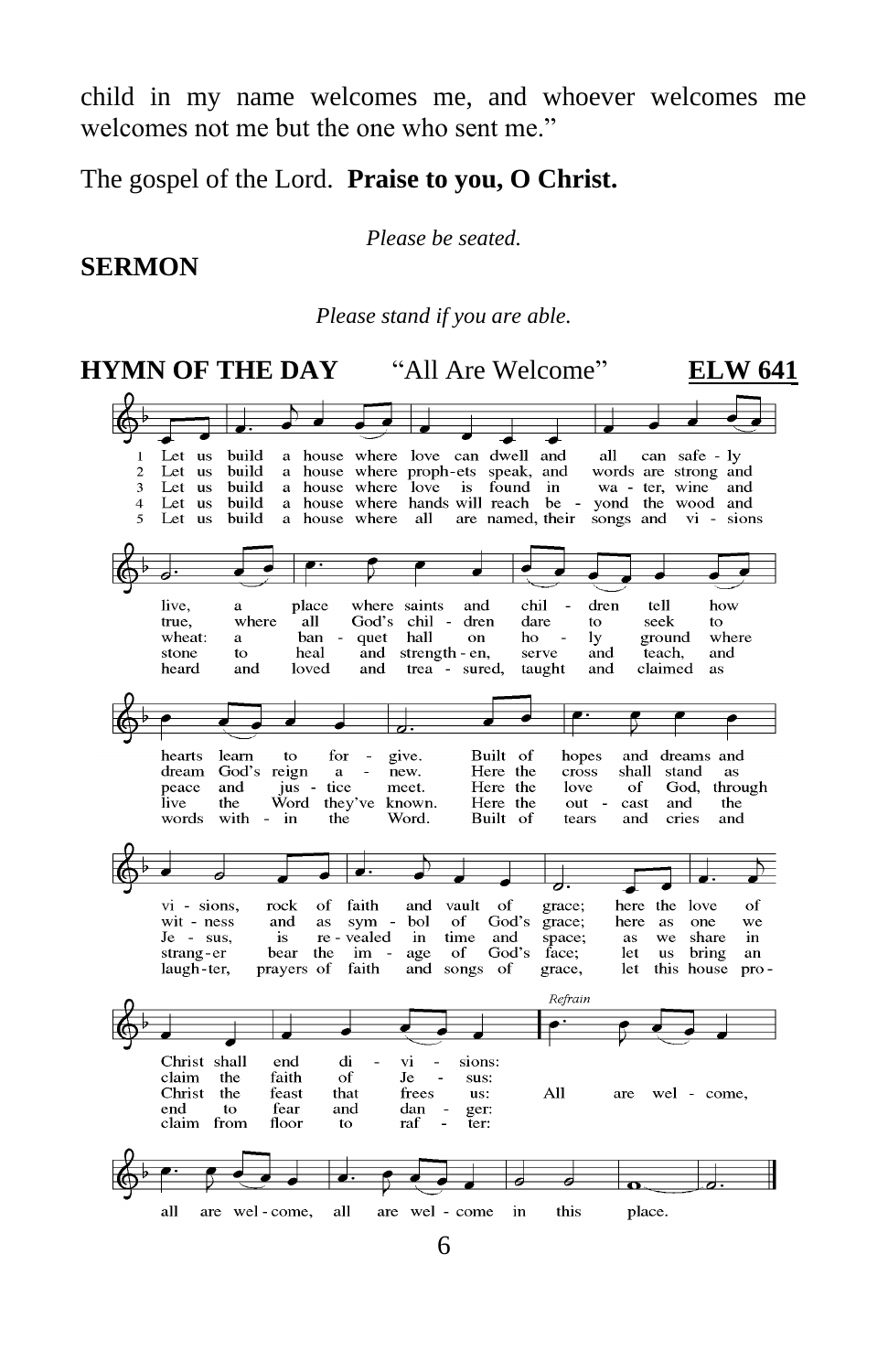## **THE APOSTLES' CREED**

Let us profess our faith in the words of the Apostles' Creed. **I believe in God, the Father almighty, creator of heaven and earth. I believe in Jesus Christ, God's only Son, our Lord, who was conceived by the Holy Spirit, born of the virgin Mary, suffered under Pontius Pilate, was crucified, died, and was buried; he descended to the dead. On the third day he rose again; he ascended into heaven, he is seated at the right hand of the Father, and he will come to judge the living and the dead. I believe in the Holy Spirit, the holy catholic church, the communion of saints, the forgiveness of sins, the resurrection of the body, and the life everlasting. Amen.**

# **PRAYERS OF INTERCESSION**

Made children and heirs of God's promise, we pray for the church, the world, and all in need.

*A brief silence.*

God of community, we pray for the church around the world. Unite us in our love for you. Help us overcome our divisions, that we are encouraged to work together for your sake. Lord, in your mercy, **hear our prayer.**

God of creation, we pray for this hurting earth. Awaken in us a new desire to care for this world and empower us to support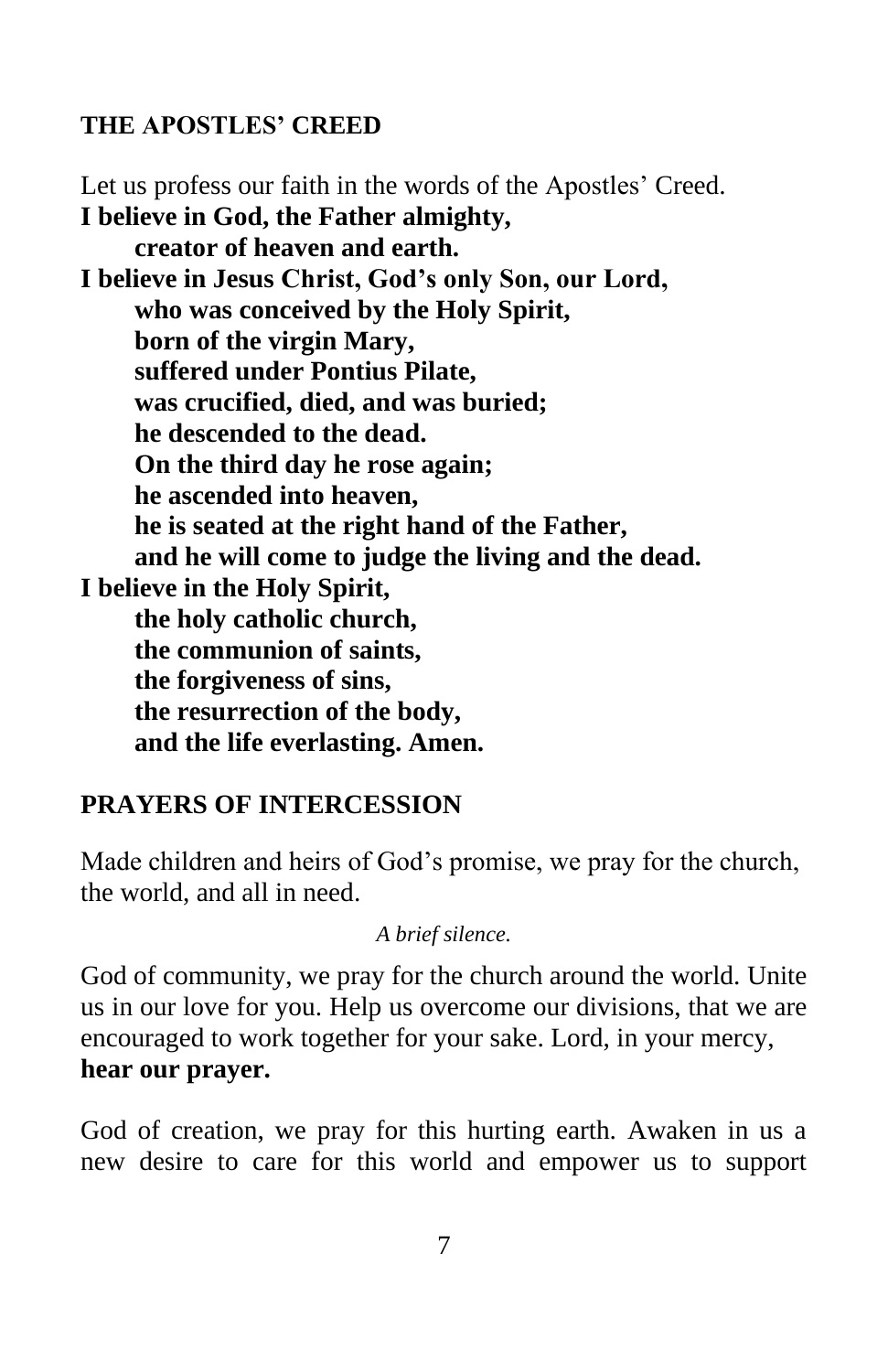agencies, organizations, and individual efforts to heal our environment. Lord, in your mercy, **hear our prayer.**

God of cooperation, we pray for nations of the world embroiled in conflict. Inspire leaders to listen to each other and work towards peaceful solutions to disagreements. Protect the vulnerable, especially children, who cannot find safety in their home or country. Lord, in your mercy, **hear our prayer.**

God of comfort, we pray for all who live with mental or physical illness. Help them find appropriate care. Bring healing and wholeness when the path forward seems bleak. Today, we remember… Lord, in your mercy, **hear our prayer.**

God of compassion, we pray for the young people of this congregation. Renew in us your call to welcome the children in our midst. As they grow, strengthen their faith and our commitment to them. Lord, in your mercy, **hear our prayer.**

God of consolation, we give you thanks for our loved ones who have died and pray for all who grieve today. Shine your grace on all your saints. Lord, in your mercy, **hear our prayer.**

Receive these prayers, O God, and those in our hearts known only to you; through Jesus Christ our Lord. **Amen.**

### **SHARING THE PEACE**

The peace of the Lord be with you always. **And also with you.**

*Please be seated.*

# **RECEIVING THE OFFERING**

**ANTHEM** "For the Least" - Wayne L. Wold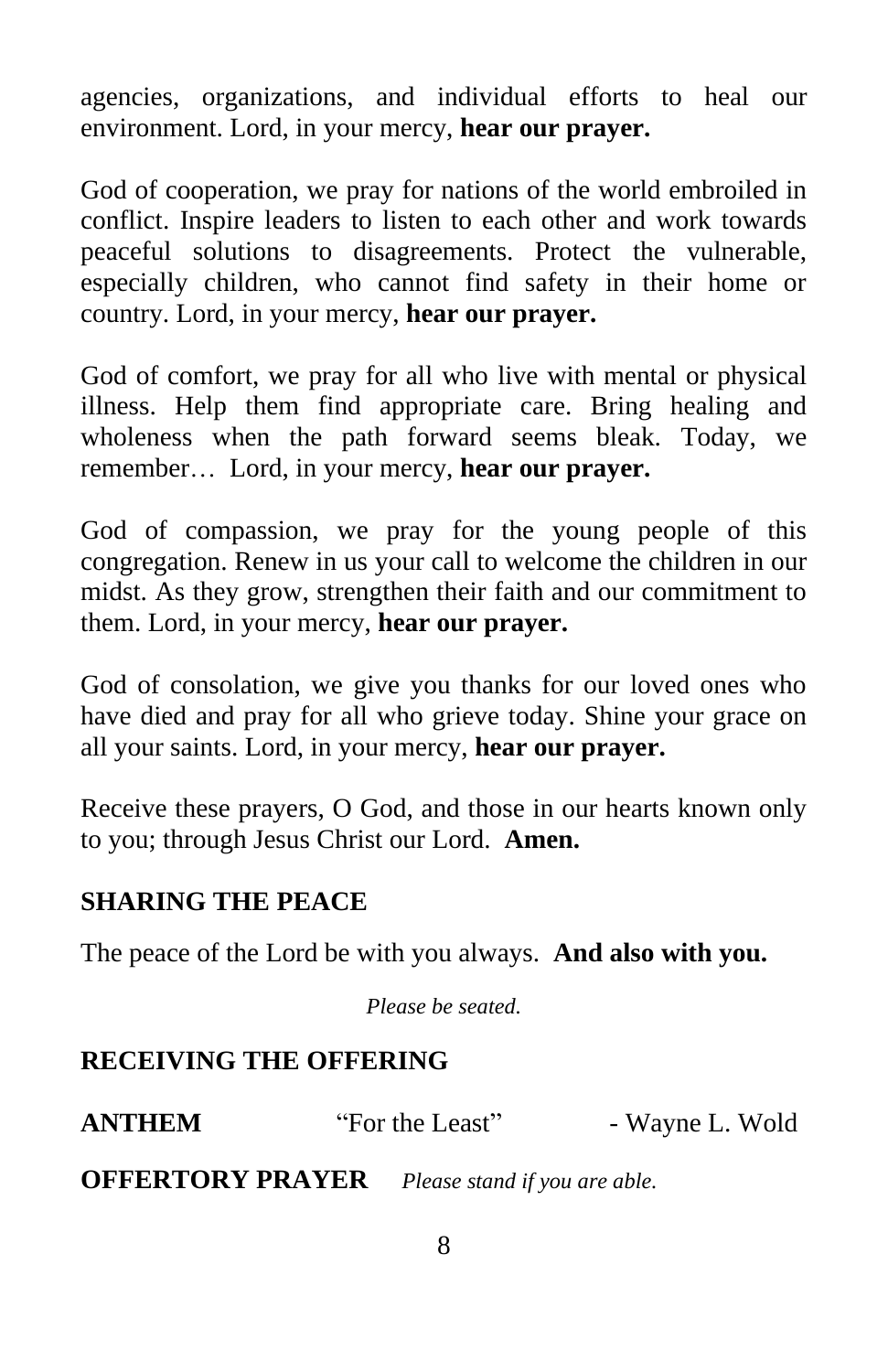Let us pray. God of abundance, you cause streams to break forth in the desert and manna to rain from the heavens. **Accept the gifts you have first given us. Unite them with the offering of our lives to nourish the world you love so dearly; through Jesus Christ, our Savior and Lord. Amen.**

# **THE GREAT THANKSGIVING**

The Lord be with you. **And also with you.**

Lift up your hearts. **We lift them to the Lord.**

Let us give thanks to the Lord our God. **It is right to give our thanks and praise.**

It is indeed right, our duty and our joy, that we should at all times and in all places give thanks and praise to you, almighty and merciful God, through our Savior Jesus Christ; who on this day overcame death and the grave, and by his glorious resurrection opened to us the way of everlasting life. And so, with all the choirs of angels, with the church on earth and the hosts of heaven, we praise your name and join their unending hymn:

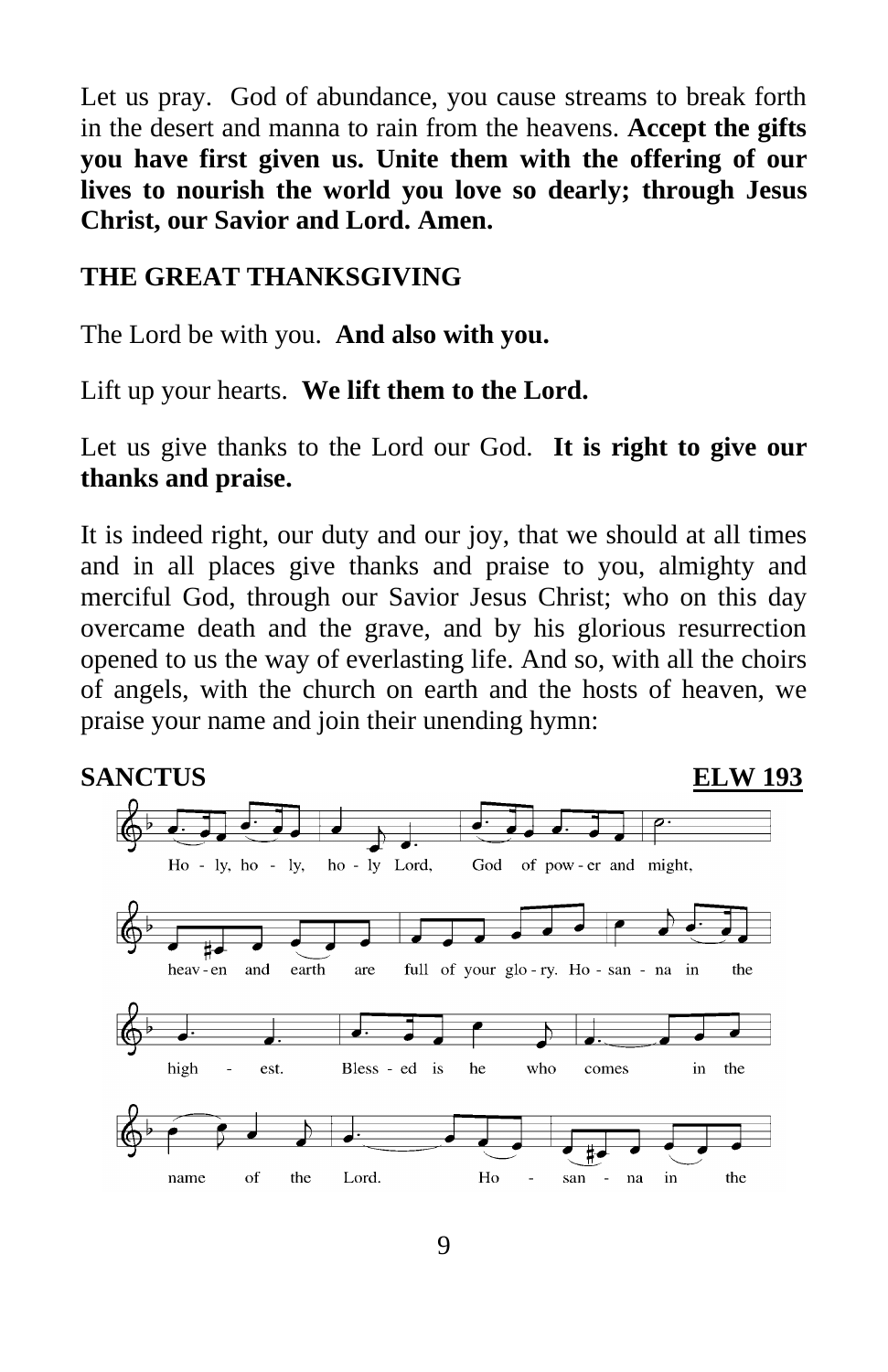

Holy, mighty, and merciful Lord, heaven and earth are full of your glory. In great love you sent to us Jesus, your Son, who reached out to heal the sick and suffering, who preached good news to the poor, and who, on the cross, opened his arms to all.

In the night in which he was betrayed, our Lord Jesus took bread, and gave thanks; broke it, and gave it to his disciples, saying: Take and eat; this is my body, given for you. Do this for the remembrance of me.

Again, after supper, he took the cup, gave thanks, and gave it for all to drink, saying: This cup is the new covenant in my blood, shed for you and for all people for the forgiveness of sin. Do this for the remembrance of me.

# Let us proclaim the mystery of faith: **Christ has died. Christ is risen. Christ will come again.**

O God triune, you create the worlds, you uphold the living, you embrace the dead. Send forth your Spirit and renew the face of the earth. Strengthen us for our journey with this meal, the body and blood of Christ. Give us a future that trusts in you and cares for your earth. Empowered by your promises, we rise from our deaths to praise you again. The earth is full of your glory. **Amen.** 

# **THE LORD'S PRAYER**

Lord, remember us in your kingdom and teach us to pray.

# **Our Father, who art in heaven, hallowed be thy name, thy kingdom come, thy will be done, on earth as it is in heaven.**

**Give us this day our daily bread; and forgive us our trespasses, as we forgive those who trespass against us; and lead us not**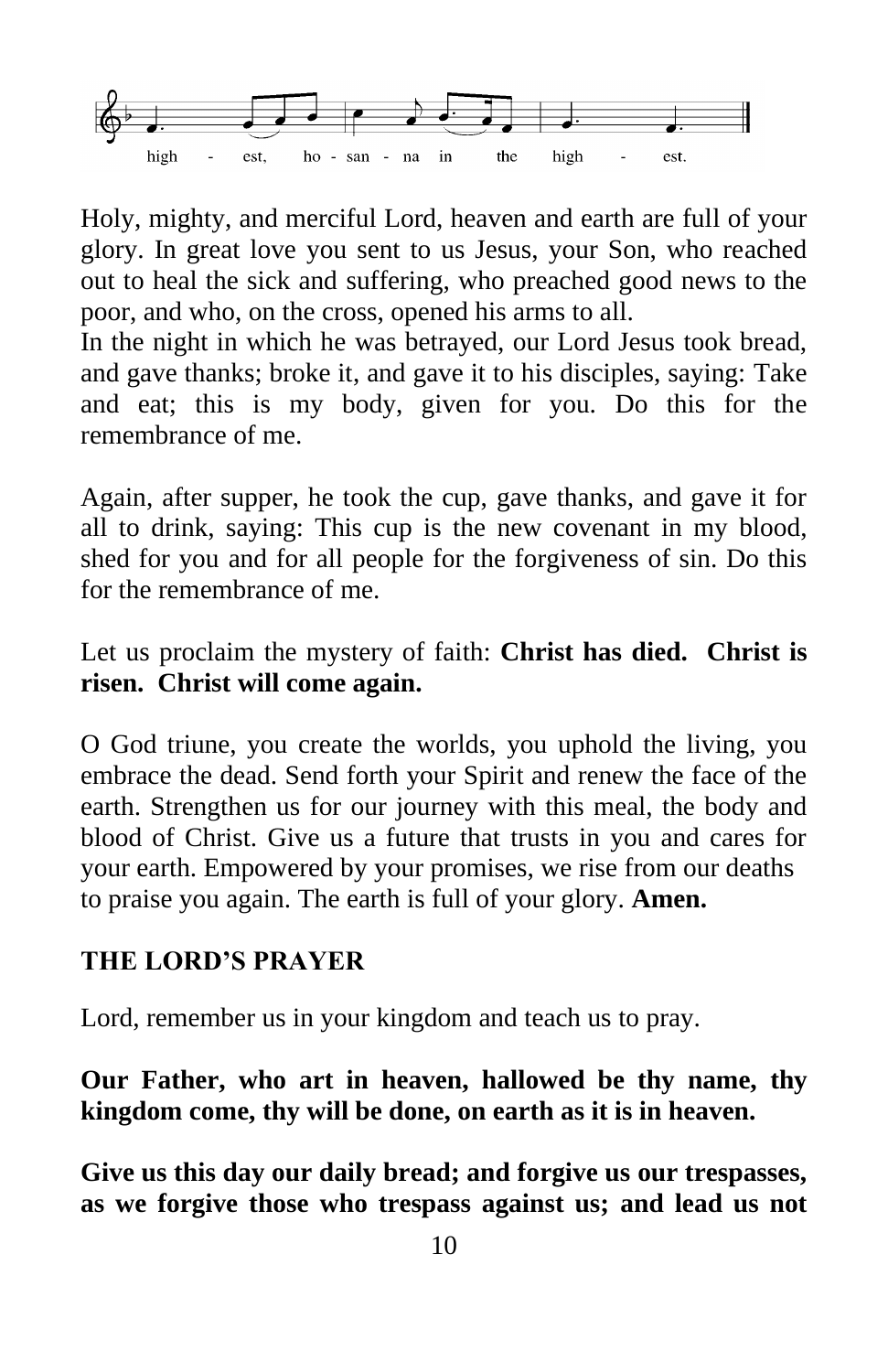**into temptation, but deliver us from evil.** 

**For thine is the kingdom, and the power, and the glory, forever and ever. Amen.**

### **INVITATION TO COMMUNION**

All who hunger and thirst, come. The table is ready.

### **LAMB OF GOD ELW 195**



#### **MUSIC DURING THE DISTRIBUTION**

"O God, Beyond all Praising" - Michael Perry / Gustav Holst

#### **POST COMMUNION PRAYER** *Please stand if you are able.*

Let us pray. Lord of life, in the gift of your body and blood you turn the crumbs of our faith into a feast of salvation. **Send us forth into the world with shouts of joy, bearing witness to the abundance of your love in Jesus Christ, our Savior and Lord. Amen.**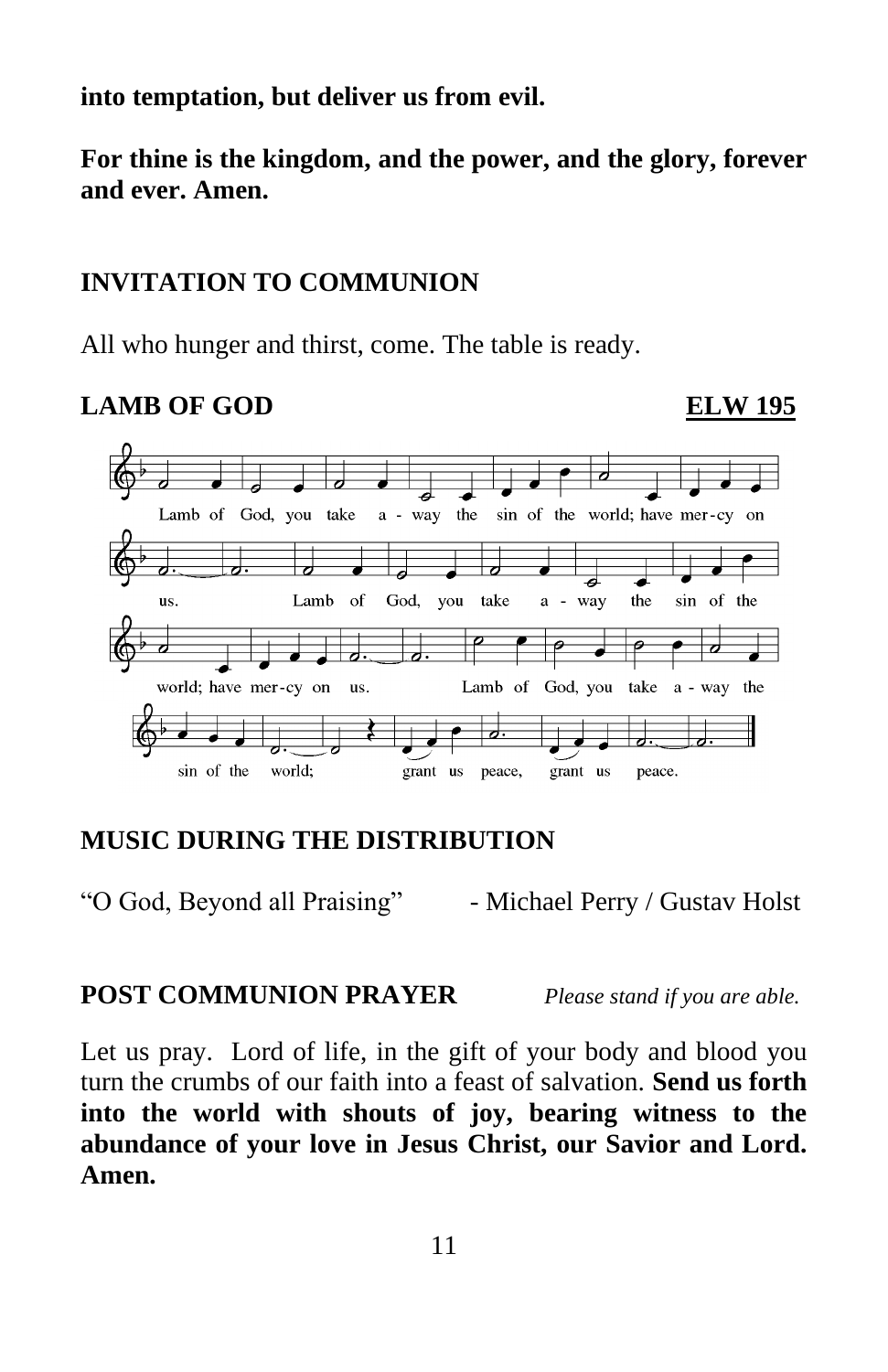#### **BENEDICTION**

The Lord bless you and keep you. The Lord's face shine on you with grace and mercy. The Lord look upon you with favor and  $\pm$ give you peace. **Amen.**

**SENDING HYMN** "Children of the Heavenly Father" **ELW 781**





stjär-nan ej på him-la-fäs - tet, få-geln ej i kän-da näs-tet. nest-ling bird nor star in heav - en such a ref-uge e'er was giv - en. e - vil things he spares them, in his might - y arms he bears them. From all un - to them his grace he show - eth, and their sor - rows all he know - eth. his the lov-ing pur-pose sole - ly to pre-serve them pure and ho - ly.

#### **DISMISSAL**

Go in peace; serve the Lord**. Thanks be to God.**

#### **POSTLUDE**

#### "Voluntary" - Maurice Greene

From Sundays and Seasons.com. Copyright ©2015 Augsburg Fortress. All rights reserved. Reprinted by permission under Augsburg Fortress Liturgies Annual License #SAS000784

New Revised Standard Version Bible, copyright 1989, Division of Christian Education of the National Council of the Churches of Christ in the United States of America. Used by permission. All rights reserved

> Psalm 54 and Gospel acclamation, St. Martin's Psalter, Thomas Pavelchko, St. James Music Press. Used with permission. All rights reserved

> > "For the Least" Wayne L. Wold. Copyright ©2013 Augsburg Fortress.. All rights reserved. Used with permission via ONELICENSE # A0726209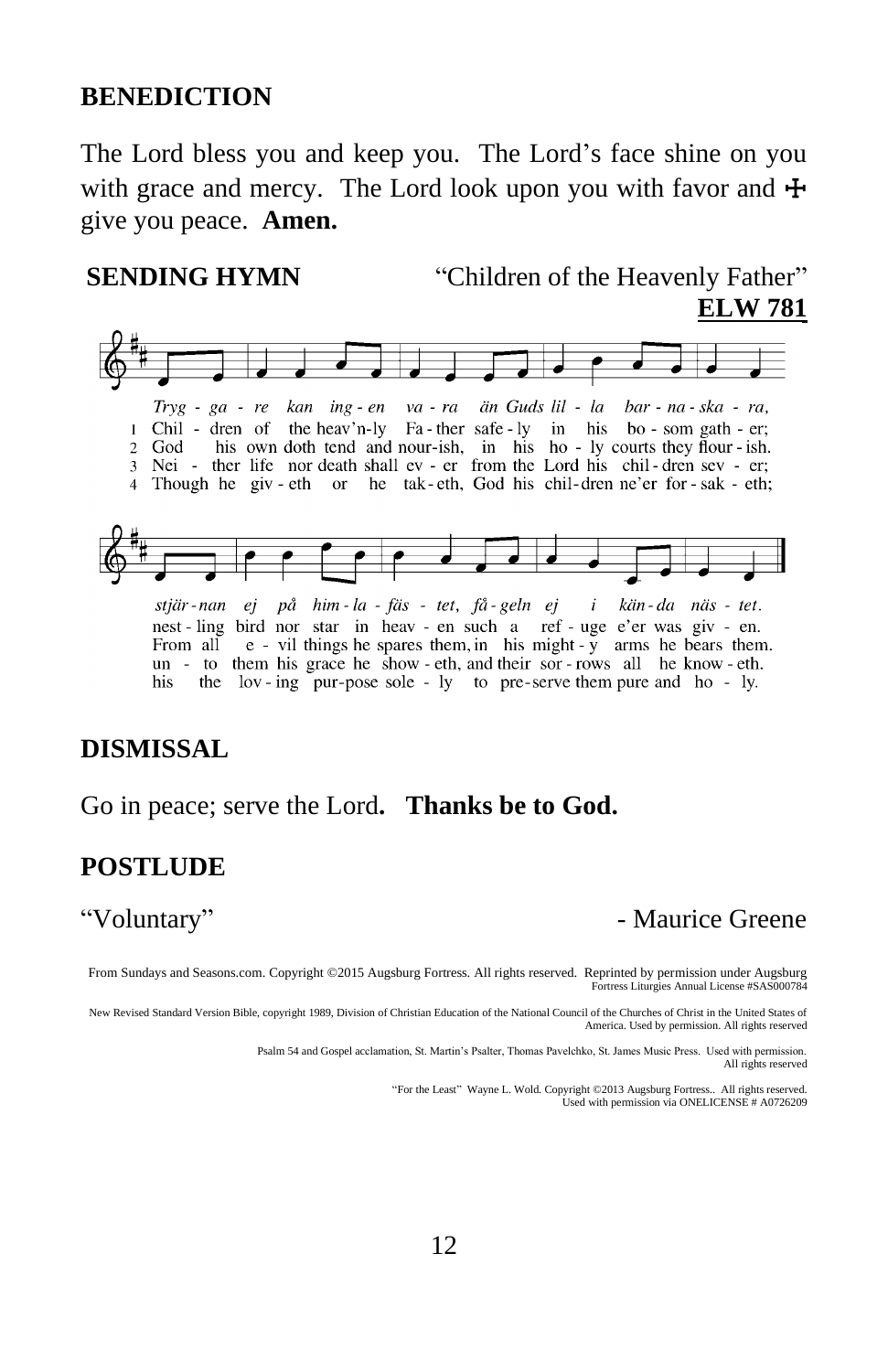# **Hurricane Ida Relief**

**Hurricane Ida slammed into the Louisiana coastline near Port Fourchon as a Category 4 hurricane on Sunday August 29, 2021. In LaPlace, Louisiana, which is about 30 miles west of New Orleans and tucked between Lake Pontchartrain and the Mississippi River, floodwaters and high winds devastated the town.**



Galilean LaPlace

As we begin the process of assessment and recovery from the impact of Hurricane Ida, here are ways you can help:

**PRAY:** Keep all those affected by the impact of Hurricane Ida in your personal and congregational prayers. Pray for first responders, government officials, Lutheran Disaster Response and other relief organizations, and for your synod's disaster team and staff.

**DONATE:** Financial contributions are the best way to assist pastors and deacons, congregations, and communities to get back up on their feet. You are encourage to donate to the **Gulf Coast Synod [Disaster](https://tithe.ly/give_new/www/#/tithely/give-one-time/438617?giving_to=Synod%20Disaster%20Fund%2019) Fund** or to **[Lutheran](https://community.elca.org/lutherandisasterresponse?_ga=2.206867734.442957935.1630332049-931138957.1581604565) Disaster [Response](https://community.elca.org/lutherandisasterresponse?_ga=2.206867734.442957935.1630332049-931138957.1581604565) (LDR).** The synod disaster fund provides immediate care and assistance to pastors, deacons, and congregations. LDR supports long-term case management and care during recovery. Both are essential work.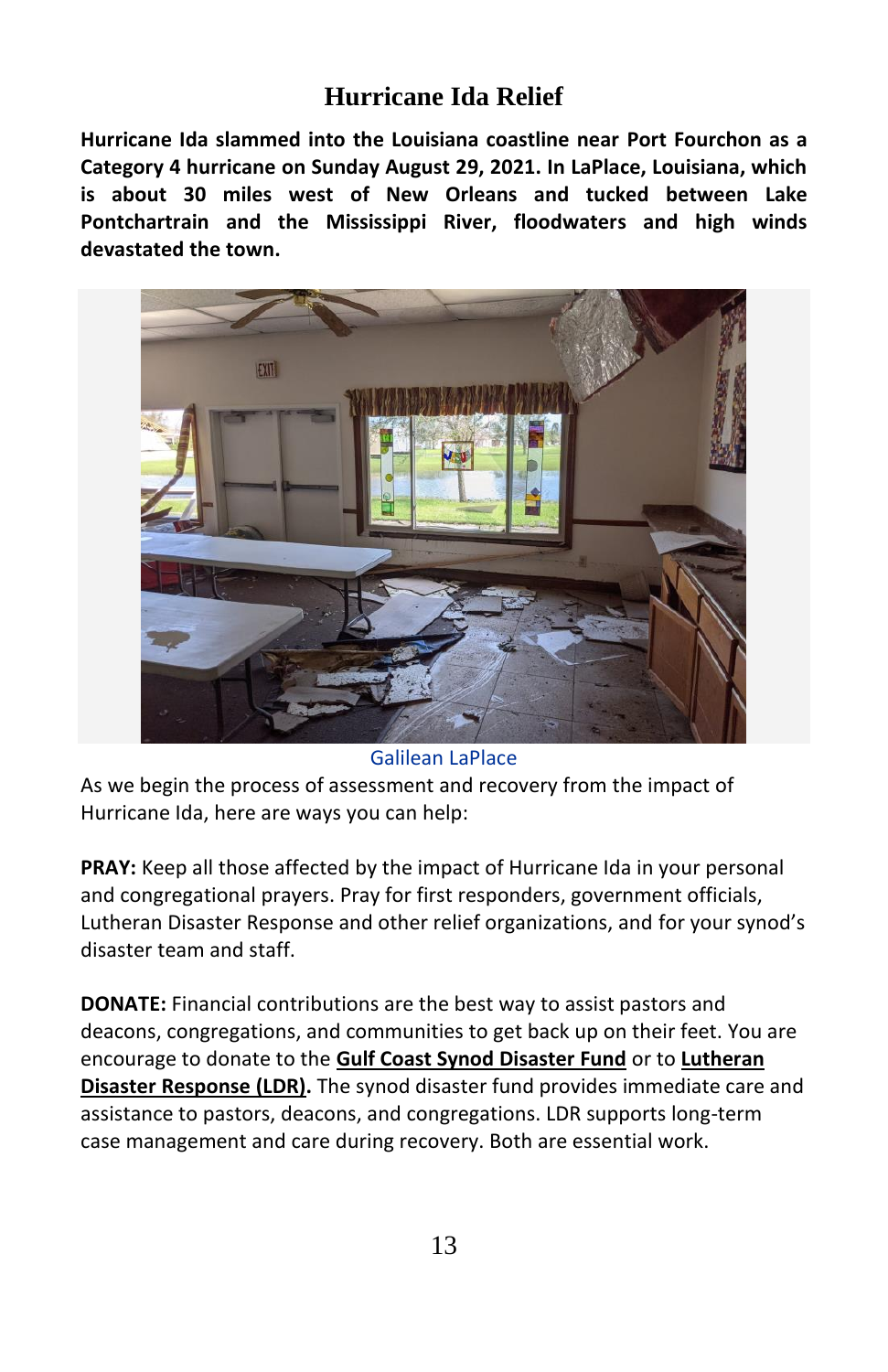**IN-KIND DONATIONS:** As we make initial assessments, we will be able to better understand what may be needed in terms of supplies and in-kind donations. Initial recovery efforts are best supported by a financial donation to the synod disaster fund or to LDR. An **Amazon wish list** has been created for water and power drinks for Hurricane Ida relief. Items will be delivered to First Lutheran, Lafayette who will distribute them (see address below). As we are aware of more needed items, we will add them to the list.

We are currently most in need of any type of bottled water or power type drinks (Gatorade, Powerade, no energy drinks please)

> Shipping to: First Lutheran Church 301 W Farrel Rd Lafayette, LA 70508

**VOLUNTEER:** \*\*PLEASE DO NOT COME TO LOUISIANA JUST YET\*\* It is too early for volunteers to descend upon the impact area. First responders are still doing search and rescue, clearing roads, and handling initial recovery efforts. When the time comes, we will update you with ways you can volunteer.

For more information on ways you can help, keep watching for updates here, on our **Gulf Coast Synod Disaster facebook page**,

email **disaster@gulfcoastsynod.org** or call the synod office at 281-873-5665.

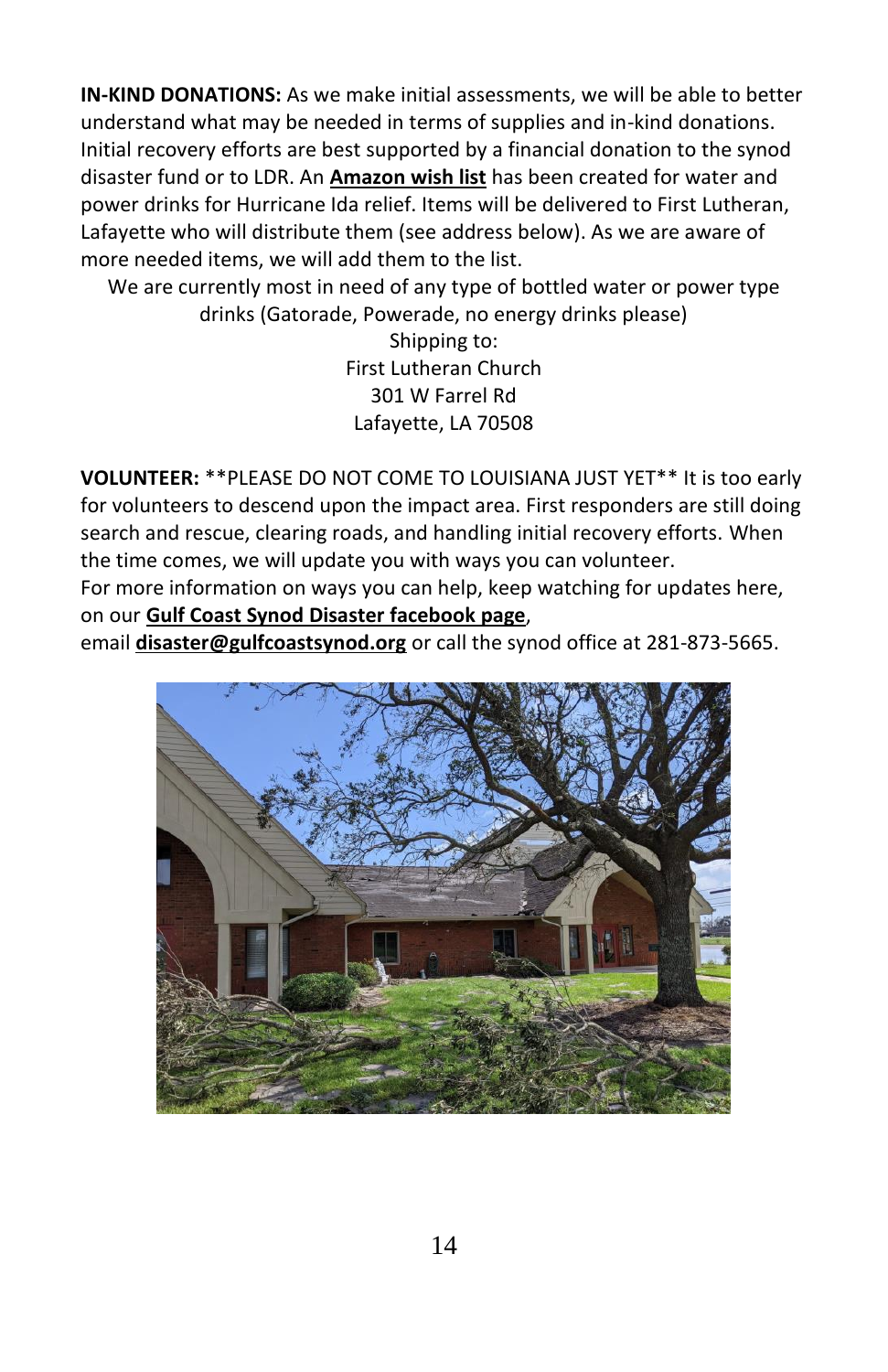# **Opportunities for Service**



**Good Shepherd congregation is involved in the following activities each month and always welcomes additional help.**

**Check with the church office for more information.**

**Preparing and serving lunch at First Presbyterian Church, Orange**

**Serving lunch at Some Other Place, Beaumont**

**Preparing sack lunches and distributing them in Orange, First Presbyterian Church**

**Operating the Seek and Find resale shop**

**Supporting the Bridge City Orangefield Ministerial Alliance Hurricane Relief**